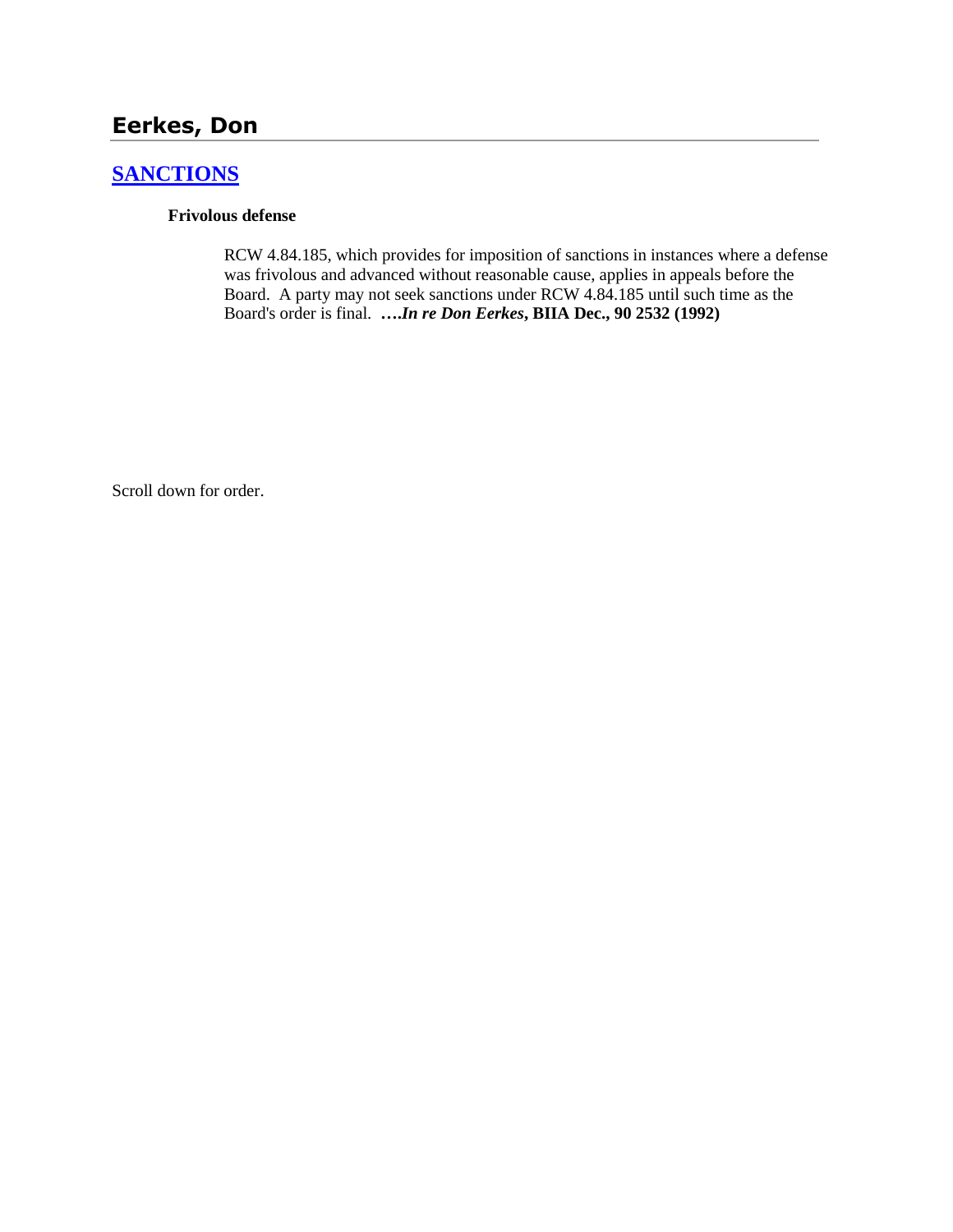### **BEFORE THE BOARD OF INDUSTRIAL INSURANCE APPEALS STATE OF WASHINGTON**

**)**

**IN RE: DON R. EERKES ) DOCKET NO. 90 2532**

# **CLAIM NO. J-294746 ) DECISION AND ORDER**

APPEARANCES:

Claimant, Don R. Eerkes, by Stiles, Stiles & Stiles, Inc., P.S., per Brian L. Stiles and Terry Carroll

Employer, Western Lime Co., None

Department of Labor and Industries, by The Attorney General, per Anne M. Skalley, Assistant, and Whitney Cochran, Paralegal

This is an appeal filed by the claimant on May 14, 1990 from an order of the Department of Labor and Industries dated April 27, 1990 which affirmed a Department order dated January 3, 1990. The January 3, 1990 order corrected and superseded a Department order dated December 26, 1989 and closed the claim with time-loss compensation as paid and with an award for permanent partial disability equal to 10% as compared to total bodily impairment for Category 3 lumbar impairment, payable at 75% of monetary value. **REVERSED AND REMANDED**.

## **PROCEDURAL AND EVIDENTIARY MATTERS**

Pursuant to RCW 51.52.104 and RCW 51.52.106, this matter is before the Board for review and decision on a timely Petition for Review filed by the Department of Labor and Industries to a Proposed Decision and Order issued on December 20, 1991 in which the order of the Department dated April 27, 1990 was reversed and the claim remanded to the Department with directions to pay time-loss compensation for the period January 3, 1990 to April 27, 1990 and to thereupon place the claimant on the pension rolls as a permanently and totally disabled worker. The Proposed Decision and Order further assessed the sum of \$2,943.74 in costs and attorneys fees against the Department as sanctions for pursuing a frivolous defense within the meaning of RCW 4.84.185

The Board has reviewed the evidentiary rulings in the record of proceedings and finds that no prejudicial error was committed and said rulings are hereby affirmed.

## **DECISION**

The Department's Petition for Review challenges the findings of fact and conclusions of law which form the basis for the Proposed Decision and Order's awards of further time-loss compensation

1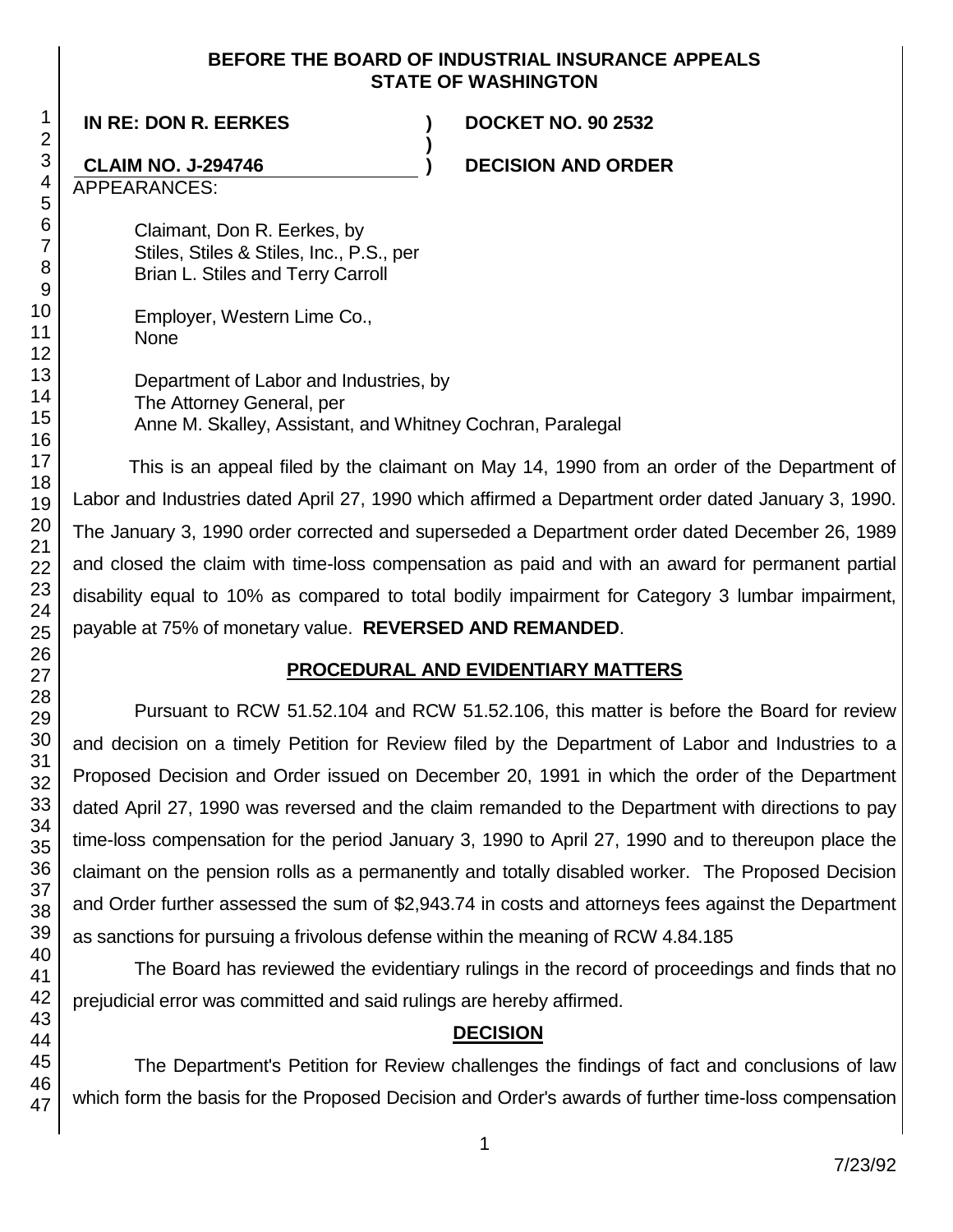and of a pension to the claimant. The entire body of the petition, however, is devoted to the issue of whether the industrial appeals judge or the Board is authorized to award sanctions pursuant to RCW 4.84.185. We conclude that the pension and time-loss compensation were properly awarded. We conclude also that the industrial appeals judge did not have jurisdiction to award sanctions under RCW 4.84.185 because a Proposed Decision and Order is not a final order as contemplated by that statute.

The Proposed Decision and Order very adequately summarizes the facts. We report here those factors which persuade us that the additional time-loss compensation and pension awards are correct. Mr. Eerkes was 40 years old at the time his claim was closed. He has a functional IQ of 69 (mildly retarded). He has always had problems dealing with people on a long term basis. He worked various heavy labor jobs in construction, holding long term employment only where his employer was a relative, i.e., his father or his uncle. He has marginal manual dexterity. He reads at the rate of two pages of a novel per day. He spent the last year trying to learn how to address an envelope. He has memory difficulties. As a result of his industrial injury, he had a lumbar laminectomy which developed internal scarring. His attending physician rates his degree of lumbar impairment at category 4 of WAC 296-20-280. The Department's medical expert rates the degree of impairment as Category 3.

 Two performance-based physical capacity evaluations and a non-performance-based evaluation prepared by the attending physician limit Mr. Eerkes to sedentary employment. Two of these evaluations limit him to less than 8 hours per day of work type activity. Only the Department's panel doctor, Dr. William Schayes, who did not personally review the worker's past medical records, testified that Mr. Eerkes had the capacity to lift more than 10 pounds at a time. He testified that Mr. Eerkes was employable full time, but had not been advised of the range of Mr. Eerkes mental and educational limitations. The record reflects that the Department's vocational witness and the specialists at the Buckner Rehabilitation Center concluded that Mr. Eerkes' complex of mental and physical problems made him a poor candidate for a pain clinic or for retraining to a sedentary job.

The Department's petition recites a litany of individual facts which might have undermined the pension case and time loss claim if one viewed them myopically, out of the context of the complete data available. Taken as a whole, however, the evidence of Mr. Eerkes' permanent total disability is very convincing.

We turn now to the question of the sanctions requested by the claimant. RCW 51.52.140 provides that "[except] as otherwise provided in this chapter, the practice in civil cases shall apply to appeals prescribed in this chapter." WAC 263-12-125 provides that "[insofar] as applicable, and not in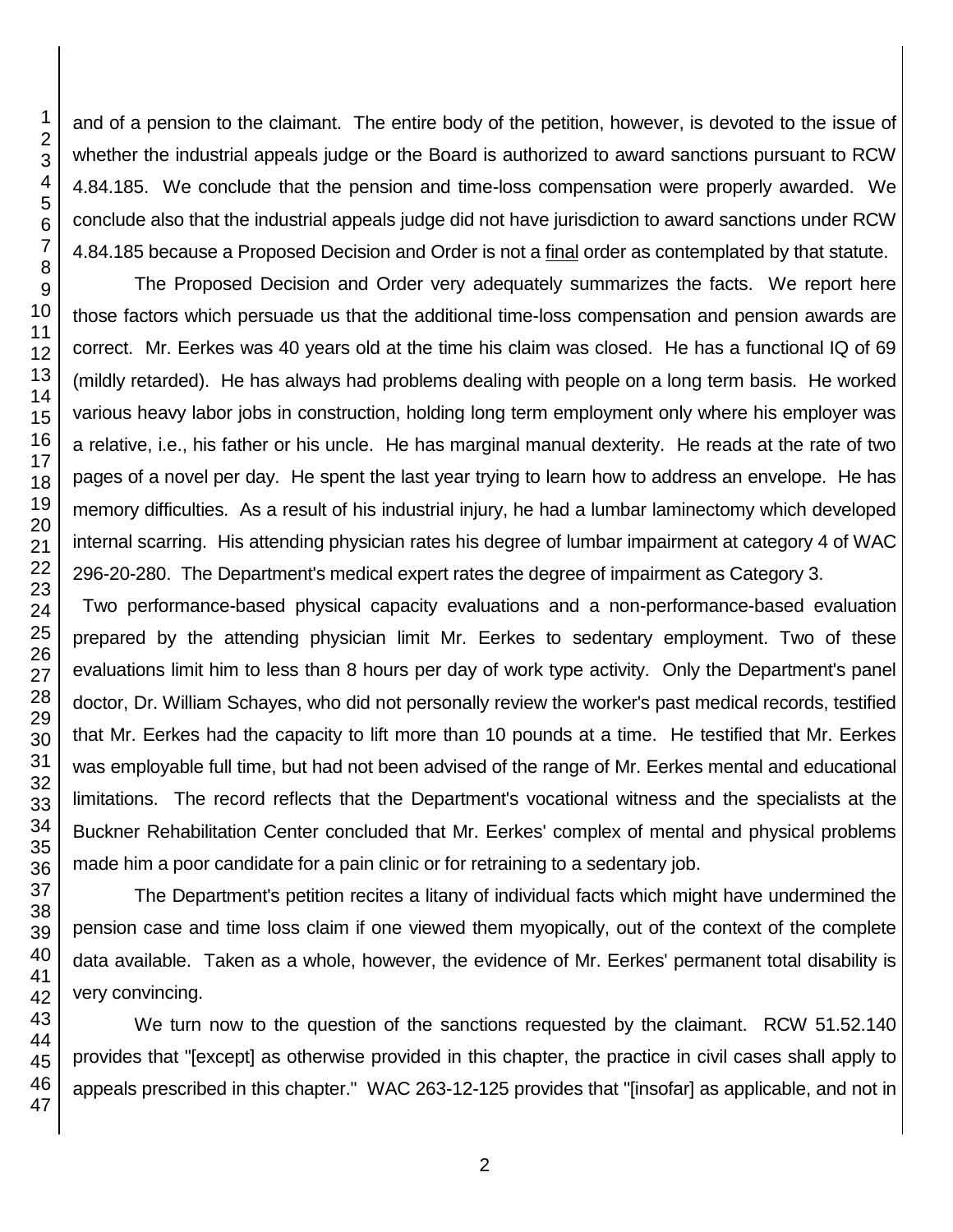conflict with these rules, the statutes and rules regarding procedures in civil cases in the superior courts shall be followed . . . ." Therefore, this Board can, within the context of appeals from Department orders, apply rules and statutes governing civil cases unless there is a specific restriction or conflict with RCW 51.52 or the applicable Washington Administrative Code provisions.

RCW 51.52 does contain one specific restriction on the Board's powers to sanction parties under the general civil practice. RCW 52.52.100 provides that the Board must refer questions of contempt to the Superior Court for resolution. Contrary to the assertions in the Department's petition for review, the Washington Administrative Code contains no restrictions on the Board's authority to apply sanctions short of contempt. In fact, WAC 263-12-045, which delineates the responsibilities of members of this Board and our industrial appeals judges, specifically grants the authority

> (g) To take appropriate disciplinary action with respect to representatives of parties appearing before the board; [and]

> (j) To take any other action necessary and authorized by these rules and the laws.

The Board relied on the provisions of RCW 51.52.140 and WAC 263-12-125 to award CR 11 sanctions for pursuing a matter in bad faith in the case of In re: Donald Anderson, BIIA Dec., 87 3724 (1989). That same statutory and regulatory grant of authority may arguably extend to the application of RCW 4.84.185 when the facts and circumstances so warrant.

> RCW 4.84.185 provides, in pertinent part, in any civil action, the court having jurisdiction may, upon written findings by the judge that the action . . . or defense was frivolous and advanced without reasonable cause require the non-prevailing party to pay the prevailing party the reasonable expenses, including fees of attorneys, incurred in opposing such action . . . or defense. This determination shall be made upon motion by the prevailing party . . . after final judgment or any other final order terminating the action as to the prevailing party. . . . In no event may such motion be filed more than 30 days after entry of the order.

A Proposed Decision and Order is not a final order of the Board, nor is it a final order terminating action herein. Parties have twenty days following the issuance of a Proposed Decision and Order to file a petition for review with the Board. Absent such a petition, the Proposed Decision and Order is adopted as the Board's final order on the twenty-first day after issuance. RCW 51.52.104. If a petition for review is filed, the order denying review or the Decision and Order issued after review is granted becomes the final order of the Board only after the 30 day period for appealing to the Superior Court has expired. RCW 51.52.110. In other words, only this Board can issue final

1